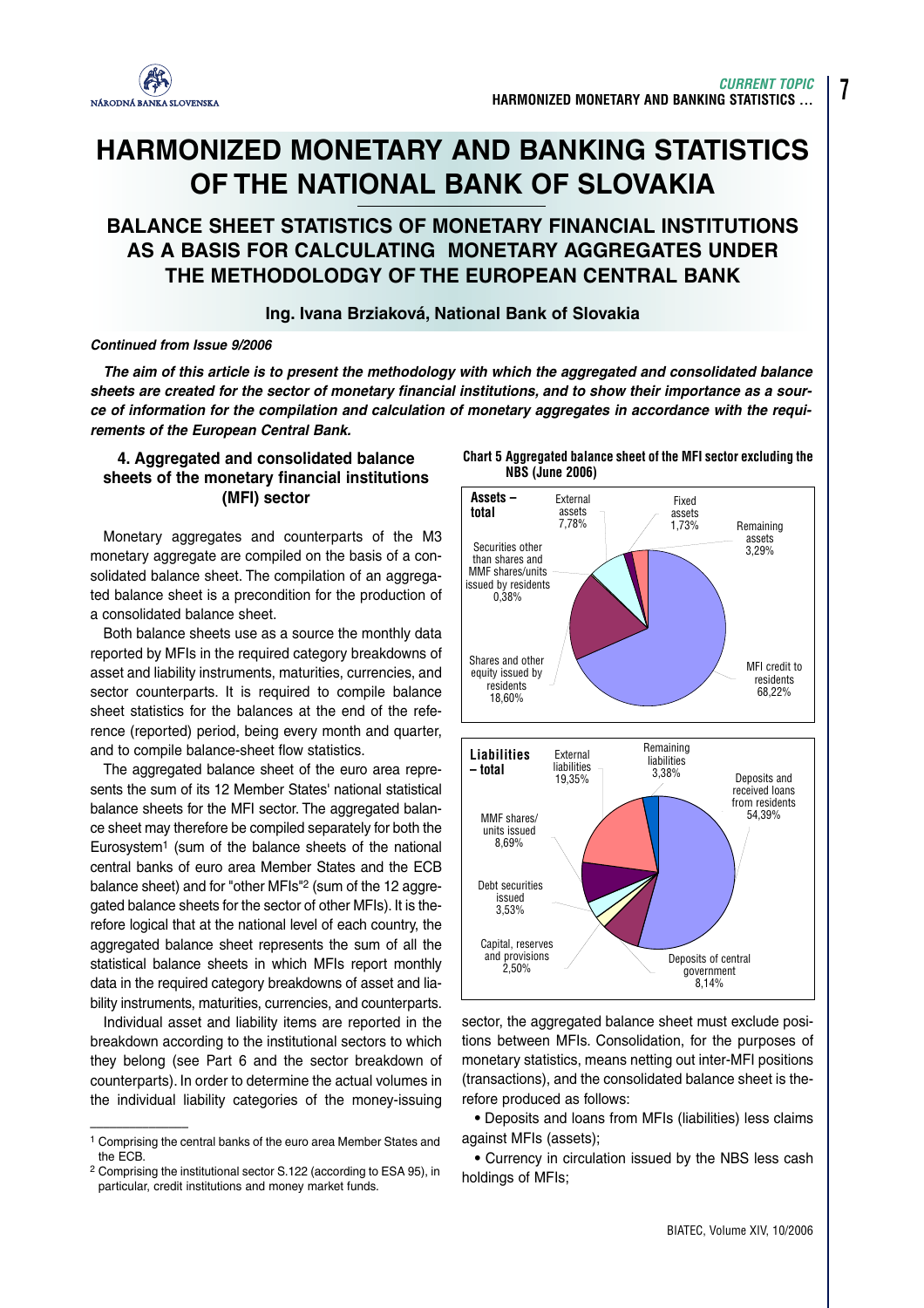#### *CURRENT TOPIC*

#### **HARMONIZED MONETARY AND BANKING STATISTICS ...**

**•** Liabilities arising from issued debt and equity securities less the amount of such instruments on side of MFIowned assets.

The compilation of the MFI balance sheet at the euro area level is shown in the following scheme:



#### **Table 4 Schematic consolidated balance sheet of the MFI sector**

| Assets                     | <b>Liabilities</b>                |
|----------------------------|-----------------------------------|
| 1. Credit* to residents    | 1. Currency in circulation        |
| 2. Shares and other equity | 2. Deposits of central government |
| 3. External assets         | 3. Deposits of other general      |
| 4. Fixed assets            | government and other residents    |
| 5. Remaining assets        | 4. Money market fund shares/units |
|                            | 5. Debt securities issued         |
|                            | 6. Capital and reserves           |
|                            | 7. External liabilities           |
|                            | 8. Remaining liabilities          |

\*In the consolidated balance sheet, credit includes data for loans and debt securities which were issued by residents other than the MFI sector and are held by the MFI sector.

Loans comprise loans and deposits provided to residents other than the MFI sector, and non-negotiable securities.

**The main functions of both balance sheets** (aggregated and consolidated) can be summarized as follows:

**•** The liability side of the consolidated balance sheet is used as a basis for calculating the monetary aggregates (M1, M2, M3). The arrangement of the items and the specification of their breakdown enables the analysis of M3 and its counterparts (all other items on the asset side and liability side apart from items included in M3).

**•** The aggregated balance sheet of the MFI sector provides information on inter-MFI positions in the domestic field, the euro area, and the rest of the world.

**•** Based on the breakdown of items according to the original (contractual) maturity period, currencies, and the sector breakdown of counterparts, both balance sheets provide information for comparative analyses and an understanding of the monetary transmission mechanism.

**•** The balance sheets of each bank serves as a basis for calculating its reserve base and determining the minimum reserve requirements.

**The information** derived from these balance sheets also has its limitations:

**•** The accounting entry for a given fact that is a basis for the compilation of the consolidated balance sheet insufficiently explains the causal relationship between counterparts and the M3 aggregate.



**•** The balance sheet records the financial position of the MFI sector only at a certain moment in time.

**•** The aggregated balance sheet does not capture, for example, off-balance-sheet transactions, transactions between non-financial corporations, the government, households, etc. In order to capture these other financial flows, it is necessary to have a supplementary and wider collection of information on flows in the economy.

**Details of the compilation methodology for balance sheet statistics:**

**•** Loans and deposits are reported at nominal value.3

**•** The balance sheet items are recorded in gross terms, i.e. with provisions recorded. Provisions, which represent a temporary reduction in the value of assets, are classified under the item "Capital and reserves".4

**•** Accrued interest receivable on loans and payable on deposits is reported under the item "Other assets" or "Other liabilities", while loans and deposits are not reported on an accrual basis.<sup>5</sup>

**•** Overnight deposits are understood to mean non-time deposits, daily deposits or daily loans to be repaid by close of business or on the day following that on which the deposit or loan was granted.

**•** The criterion according to which securities are reported is their negotiability. Negotiable securities admitted to an official listing on a stock exchange or other organized market are reported under the balance sheet item "Securities other than shares and MMF shares/units." Non-negotiable securities, meaning securities other than shares and MMF shares/units, which are not admitted to an official listing on a stock exchange or other organized market are included on the balance sheet under either the asset item "Credit" or liability item "Deposits".

**•** Fixed assets are reported less depreciation for the permanent decline in the value of the assets.

## **5. Counterparts of the M3 monetary aggregate in the consolidated balance sheet of the MFI sector**

The counterparts of the M3 monetary aggregate consist of those asset and liability items on the consolidated balance sheet of the MFI sector which are not included in the M3 monetary aggregate. They are arranged in such a way as to allow for their analysis. The derivation of M3

–––––––––––––––

<sup>3</sup> A clear requirement laid down by Regulation ECB/2004/21, amending Regulation ECB/2001/13.

<sup>4</sup> Under the ECB's approach, provisions represent MFIs' internal funds accumulated from non-distributed profits.

<sup>5</sup> The reason was both conceptual and practical. The ECB is not, from the analytical view, convinced that there is merit in including accruals in the monetary aggregates. Moreover, most interest payable on deposits and receivable on loans is paid on a quarterly or monthly basis, which means that the seasonally-adjusted data would be de facto recorded on an accrual basis.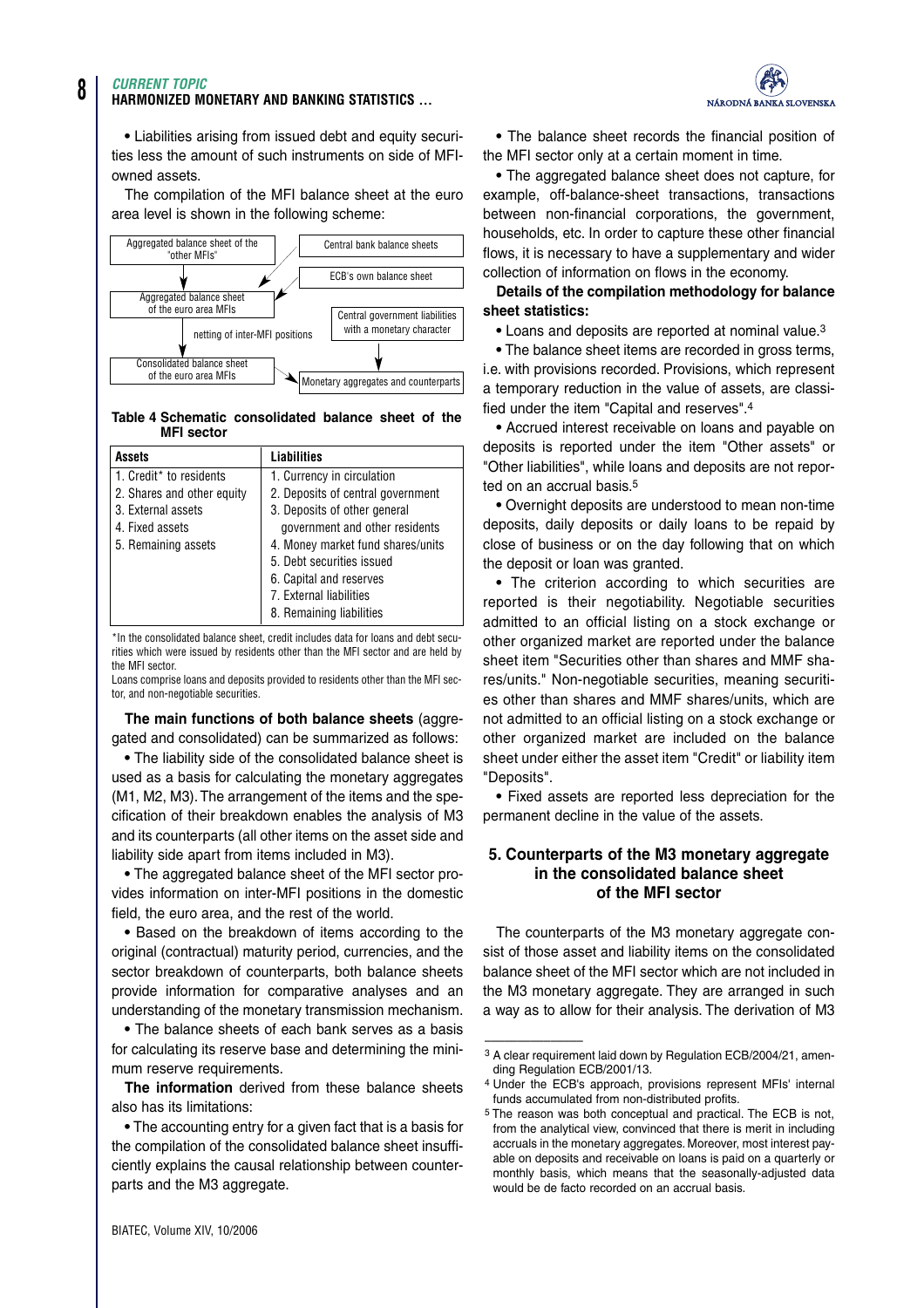

and counterparts from the MFI consolidated balance sheet is shown schematically in Table 5:

#### **Table 5**

| <b>Assets</b>                             | Liabilities                       |
|-------------------------------------------|-----------------------------------|
| Credit to residents (including            | M36                               |
| securities issued by residents)           | Longer term financial liabilities |
| l Net external assets                     | Remaining liabilities             |
| Remaining assets (including fixed assets) |                                   |

Using the balance sheet identity, it is possible to derive the monetary aggregate M3 as follows:

M3 = credit to residents + net external assets - longer-term financial liabilities + other counterparts

parts of M3 is credit to general government<sup>7</sup> and to the private sector,<sup>8</sup> also identified in the monetary summary as financing of general government and financing of the private sector.

**Net external assets** are defined as external assets held by MFIs less external liabilities of MFIs.

External assets include foreign-currency cash holdings of MFIs, holdings of securities issued by non-residents and held by MFIs, credit to non-residents (including banks), gold, and special drawing rights (SDRs).

External liabilities include deposits and received loans from non-residents, and the counterpart of SDRs.

**Longer-term financial liabilities** are deposits and received loans with an agreed maturity of over two years, deposits redeemable at a period of notice of over three months,





The counterparts are defined in the following way:

**Credit to residents** is defined as loans granted to non-MFI residents + securities held by the MFI sector but issued by non-MFI residents.

As securities can be seen as an alternative source of funds relative to loans, this counterpart provides more accurate information on the amount of financing supplied by the MFI sector to the economy.

The most important counter-

**Chart 7 Monetary aggregates – stocks**





securities with a maturity of over two years issued by the MFI sector, plus capital, reserves and provisions.

**Longer-term financial liabilities** are excluded from the definition of M3 as they are considered more as port-

BIATEC, Volume XIV, 10/2006

<sup>–––––––––––––––</sup> <sup>6</sup> Including deposits of the central government with a monetary character.

<sup>7</sup> According to ESA 95, the general government sector constitutes sector S.13.

<sup>8</sup> The private sector comprises sectors S.11 (non-financial corporations), S.14 (households), S.15 (non-profit institutions serving households), S.123 (other financial intermediaries), S.124 (financial auxiliaries), and S.125 (insurance corporations and pension funds).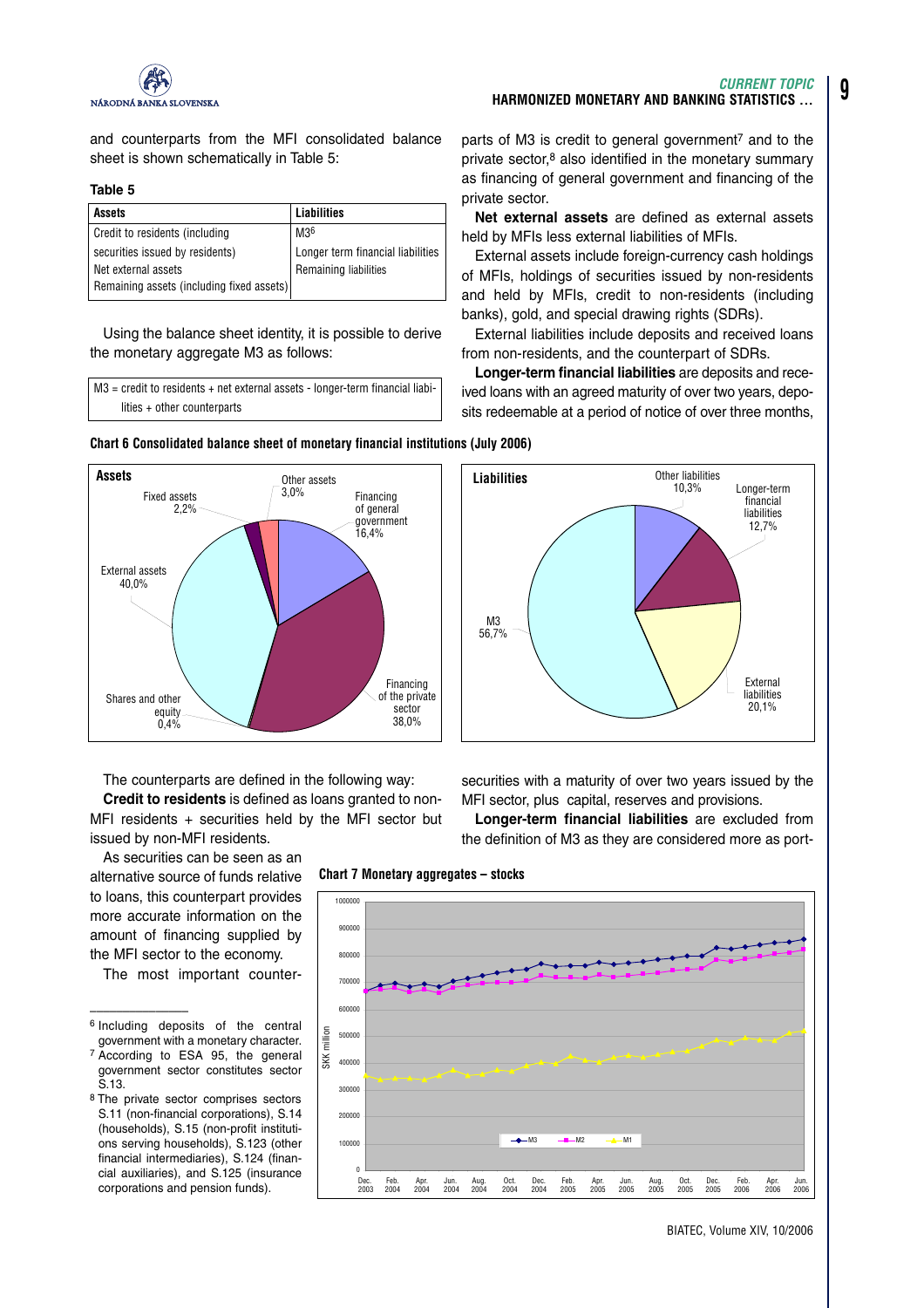# **10** *CURRENT TOPIC* **HARMONIZED MONETARY AND BANKING STATISTICS ...**



#### **Chart 8 Counterparts of M3 – stocks**



sector (S.1312, S.1313, S.1314, S.11, S.14, S.15, S.123, S.124, and S.125).

All the relevant balance sheet items are reported on a monthly basis in euro and in another foreign currency, and in the case of noneuro area Member States, also in the domestic currency. It is additionally required to provide quarterly data broken down into the main foreign currencies.<sup>10</sup> which are used to eliminate the effect of exchange rate fluctuations in the calculation of net transactions.

folio instruments used for savings than as means of transaction.

**Other counterparts** comprise the remaining assets (including fixed assets) and remaining liabilities (including deposits that the central government holds with the MFI sector and the consolidated surplus).

# **6. Reporting of balance sheet items according to the categories of financial instruments, institutional sectors and currencies**

As regards the reporting of monthly balance sheet statistics for the compilation of monetary statistics, the ECB requires them figures to be broken down in terms of instrument/maturity categories, currencies and counterparts. The different requirements for the asset and liability sides of the aggregated balance sheet are shown in Table 6 and Table 7. The said breakdown represents the minimum reporting requirements of the ECB,9 with each central bank to adapt the details of the breakdown in accordance with the reporting system at its national level.

The monthly MFI balance sheet includes data on the counterparts of residents of the respective country, in which the reporting MFI also has its registered office, and on non-residents. Financial instruments held by MFIs themselves (S.121 and S.122), central government (S.1311) and non-residents (S.2) are excluded from the monetary aggregates, and therefore the most detailed data are provided for the counterparts that form the money-holding

–––––––––––––––

#### **Table 6 Instrument/maturity categories**

| <b>Assets</b>                     | Liabilities                          |
|-----------------------------------|--------------------------------------|
| 1. Cash                           | 8. Deposits / Ioans received         |
| 2. Loans                          | up to 1 year                         |
| up to 1 year                      | over 1 year                          |
| over 1 year and up to 5 years     | 8.1. Overnight deposits              |
| over 5 years                      | 8.2. Deposits with agreed maturity   |
| 3. Securities other than shares   | up to 1 year                         |
| up to 1 year                      | over 1 year and up to 2 years        |
| over 1 year and up to 2 years     | over 2 years                         |
| over 2 years                      | 8.3. Deposits redeemable at notice   |
| 4. Money market fund shares/units | up to 3 months                       |
| 5. Shares and other equity        | over 3 months                        |
| 6. Fixed assets                   | of which over 2 years                |
| 7. Remaining assets               | 8.4. Repo operations                 |
|                                   | 9. Money market fund shares/units    |
|                                   | 10. Debt securities issued           |
|                                   | up to 1 year                         |
|                                   | over 1 year and up to 2 years        |
|                                   | over 2 years                         |
|                                   | 11. Capital, reserves and provisions |
|                                   | 12. Remaining liabilities            |

# **7. Reserve base calculation methodology for the calculation of minimum reserve requirements**

Data reported within the structure and the methodology of balance sheet statistics by individual credit institutions are also used for the calculation of the minimum reserve requirements that these credit institutions are required to meet.

For this purpose, the ECB requires the following data on financial instruments to be reported in the breakdown towards residents, towards non-residents,11 and in the currencies constituting the reserve base:

<sup>9</sup> Regulation ECB/2001/13, Part 2 and Table 1.

<sup>10</sup> DKK, SEK, GBP, USD, JPY, CHF; in accordance with Regulation ECB/2003/10, amending Regulation ECB/2001/13, euro area Member States additionally report the currencies of new EU Member States if they have significant transactions with them. This breakdown does apply to euro area non-Member States; as far as euro area Member States are concerned, the residents sector is understood to include all EMU countries.

<sup>&</sup>lt;sup>11</sup> This means that the branch of a foreign bank operating in the territory of Slovakia will consider the positions towards its head office, or towards other branches of its head office located outside the territory of Slovakia, as positions towards non-residents, and these will be included in the reserve base for the calculation of minimum required reserves.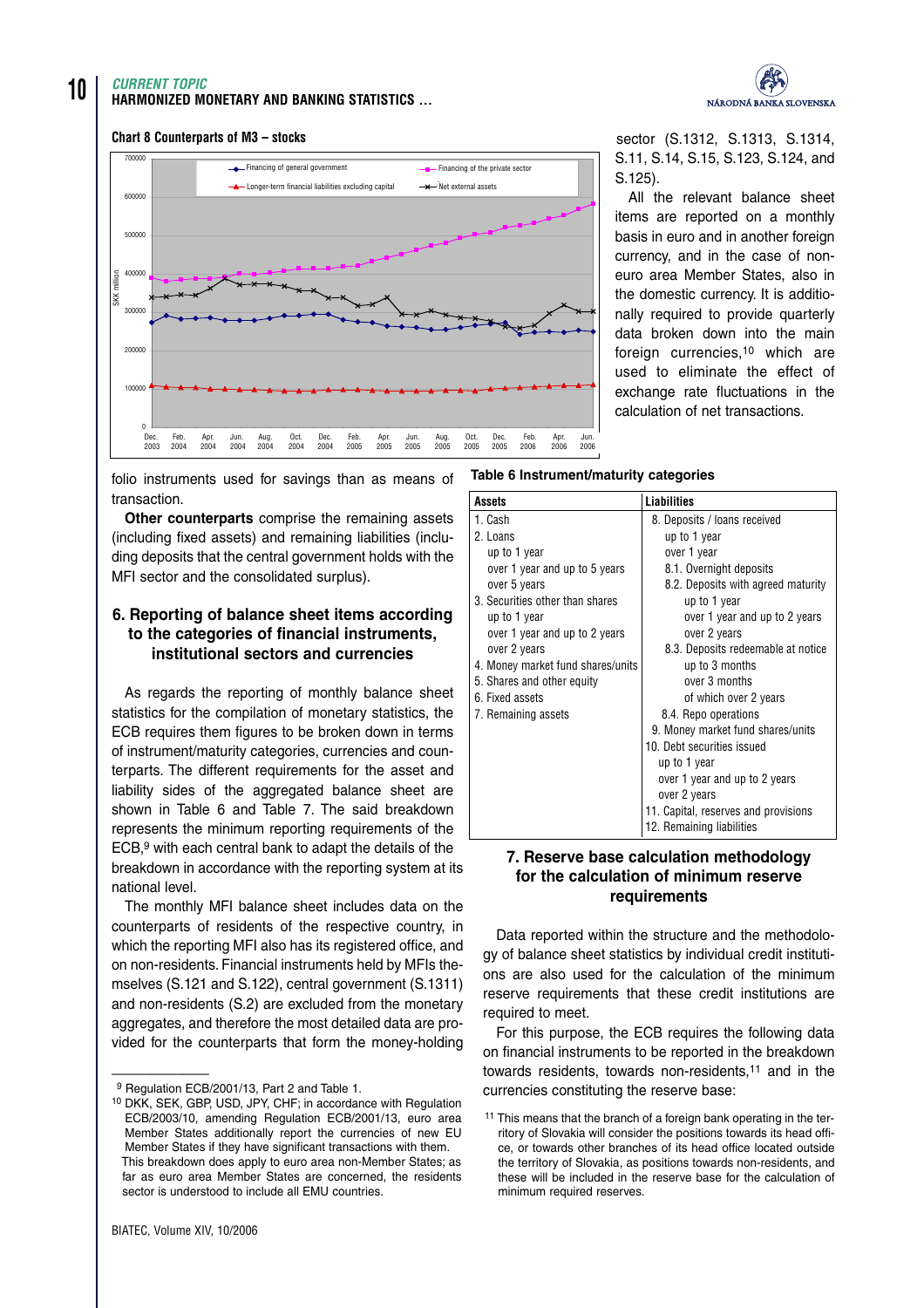

- **•** Overnight deposits
- **•** Deposits with agreed maturity up to 2 years
- **•** Deposits redeemable at notice up to 2 years
- **•** Securities issued with maturity of up to 2 years

#### **Table 7 Sector breakdown of counterparts**

| Assets                                    | <b>Liabilities</b>                        |
|-------------------------------------------|-------------------------------------------|
| A. Domestic residents                     | A. Domestic residents                     |
| MFIs/banks                                | MFIs/Banks                                |
| of which the NBS                          | General government                        |
| General government                        | Central government                        |
| Central government                        | Regional state government                 |
| Regional state government                 | Local government                          |
| Local government                          | Social security funds                     |
| Social security funds                     | Other resident sectors                    |
| Other resident sectors                    | Other financial intermediaries, etc.      |
| Other financial intermediaries, etc.      | $(S.123 + S.124)$                         |
| $(S.123 + S.124)$                         | Insurance corporations and pension        |
| Insurance corporations and pension        | funds $(S.125)$                           |
| funds $(S.125)$                           | Non-financial corporations (S.11)         |
| Non-financial corporations (S.11)         | Households, etc. $(S.14 + S.15)$          |
| Households, etc. $(S.14 + S.15)$          | <b>B.</b> Non-residents                   |
| <b>B.</b> Non-residents                   | <b>EMU</b> – Monetary Union Member States |
| <b>EMU</b> – Monetary Union Member States | hanks                                     |
| Rest of the world                         | Other bodies of general government        |
|                                           | Others                                    |
|                                           | Rest of the world                         |

## **8. Calculation of the M3 reference value annual growth rate. Financial stocks and flows**

As was mentioned in the introduction, the reference value for M3 is the monetary aggregate's annual growth rate.

To calculate this value, it is necessary to know the net value of transactions for the respective reference month and the respective stocks, and to calculate the rates of growth (in %) as indices, in accordance with the following formula:

$$
I_t = I_{t-1} \times \left[1 + \frac{Flow_t}{Stock_{t-1}}\right]
$$

The annual growth rate is then calculated on the basis of the indices as follows:

$$
a = \left[\frac{I_t}{I_{t-1}} - 1\right] \ge 100
$$

The base year used by the ECB for the calculation of the index is December 2001 (Idec2001=100). The NBS, however, has set December 2003 as the base (100) for the calculation of annual growth rate, owing to the incompleteness of the time series of harmonized data for past years (Charts 9 and 10).

The compilation system for monetary and financial statistics is a system in which changes in the stocks<sup>12</sup> of financial assets and liabilities take full account of the flows recorded between individual periods.13 We identify

### **HARMONIZED MONETARY AND BANKING STATISTICS ...**

two types of economic flows: transactions and other changes. Transactions are financial flows that arise, by mutual agreement between institutional units, from the creation, liquidation, or change in ownership (sale, transfer, etc.) of financial assets or liabilities. Other changes

> (non-transactions) comprise all economic flows other than transactions, namely:

(i) Reclassifications and other changes – representing all changes in stocks which arise from changes in the statistical reporting group (e.g. the establishment of a new bank, the closure of an existing bank), changes in the classification of assets and liabilities (in maturities, sectors, balance sheet items), from the correction of reporting errors, from changes in structure (acquisitions, mergers);

(ii) Exchange rate changes – change in the value of assets and liabilities, issued in a foreign currency, caused by movement in the exchange rate between the Slovak koruna and foreign currencies. Banks will not notify the NBS of the effect that currency rate changes have on individual balance sheet items;

(iii) Revaluations of negotiable financial instruments and write-offs of claims – changes in the valuation of negotiable securities

caused by changes in their prices (excluding the effect of exchange rate changes) or changes caused by write-offs of loans.

In compiling statistics of net flows, i.e. in reporting actual financial transactions between banks and other economic sectors during the current reference period, the NBS excludes from the stock data such non-transactions as reclassifications and changes arising from the valuation or write-off of loans. When the ECB calculates net flows, it even adjusts for changes arising from exchange rate differences. In the ECB's methodology, it is therefore possible to express the actual flow (net flow) as the difference in month-end stocks adjusted for non-transaction changes, as follows:

$$
Flow_t = (S_t - S_{t-1}) - RC_t - RV_t - Ec_t
$$

where,

–––––––––––––––

 $Flow_t =$  the actual flow in the current month,

- $S_t$  = the stock reported in the current reference month,
- $S_{t-1}$  = the stock reported in the previous reference month
- $Rv_t$  = revaluations and write-offs of loans in the current reference month

*CURRENT TOPIC*

<sup>12</sup> Stocks represent the value of MFI assets and liabilities at a given moment in time.

<sup>13</sup> System of National Accounts (SNA 93).

<sup>14</sup> Monetary and Financial Statistics Manual published by the International Monetary Fund, Chapter V – Stocks, Flows and Accounting Rules.